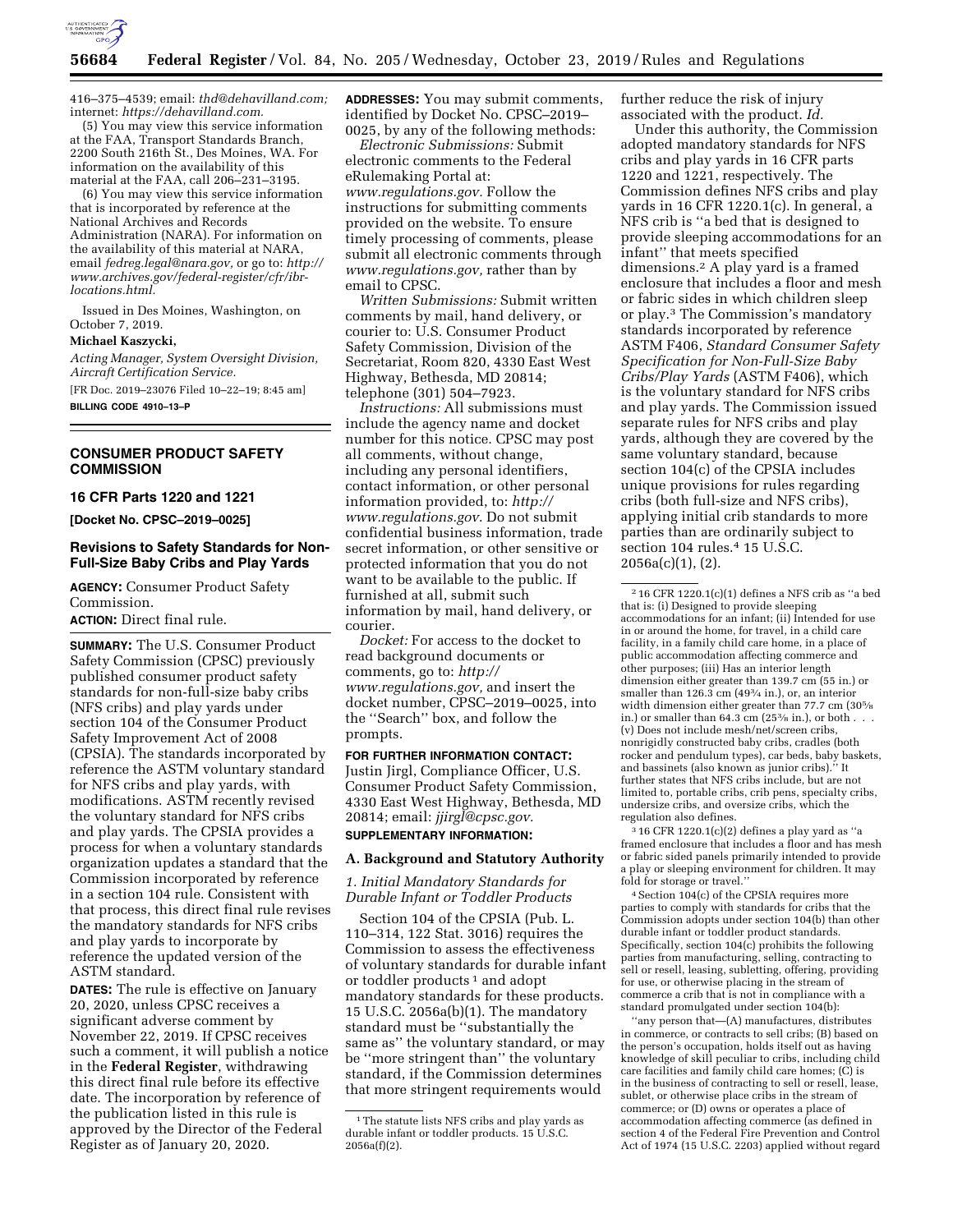The Commission's standard for NFS cribs initially incorporated by reference ASTM F406–10a, with modifications. 75 FR 81766 (Dec. 28, 2010). When ASTM later updated its standard, issuing ASTM F406–17, the Commission updated the mandatory standard to incorporate by reference this revised edition, with modifications. 83 FR 26206 (June 6, 2018). The mandatory standard for NFS cribs does not apply to play yards, and excludes the provisions in ASTM F406 that only relate to play yards.

The Commission's standard for play yards initially incorporated by reference ASTM F406–12a, with modifications. 77 FR 52220 (Aug. 29, 2012). When ASTM later updated its standard, issuing ASTM F406–13, the Commission updated the mandatory standard to incorporate by reference this revised edition, with modifications. 78 FR 50328 (Aug. 19, 2013). The mandatory standard for play yards does not apply to NFS cribs, and excludes the provisions in ASTM F406 that only relate to NFS cribs.

# *2. Revisions to Section 104 Rules*

The CPSIA specifies the process for when a voluntary standards organization revises a standard that the Commission incorporated by reference in a section 104 rule. First, the voluntary standards organization must notify the Commission of the revision. Once the Commission receives this notification, ''the revised voluntary standard shall be considered to be a consumer product safety standard issued by the Commission under section 9 of the Consumer Product Safety Act (15 U.S.C. 2058), effective 180 days after the date on which the organization notifies the Commission (or such later date specified by the Commission in the **Federal Register**) unless, within 90 days after receiving that notice, the Commission notifies the organization that it has determined that the proposed revision does not improve the safety of the consumer product covered by the standard and that the Commission is retaining the existing consumer product safety standard." 15 U.S.C. 2056a(b)(4)(B).

As noted above, section 104(c) of the CPSIA includes unique provisions for

rules regarding cribs. Under sections 104(c)(1) and (2), standards the Commission adopts for cribs under section 104(b) of the CPSIA apply to more parties than are ordinarily subject to section 104 rules.<sup>5</sup> 15 U.S.C. 2056a(c)(1), (2). However, this expanded application does not apply to revisions to the Commission's crib standards unless certain circumstances apply.6 *Id.*   $2056a(c)(3)$ . Section  $104(c)(3)$  states that when the Commission revises a crib standard that it adopted under section 104(b), the revised mandatory standard applies to crib manufacturers and importers (rather than the expanded list of parties that are subject to initial crib standards in section  $104(c)(1)$  and  $(2)$ ). *Id.* However, the Commission may apply revised crib standards to other parties in the expanded list if it determines that it is ''necessary to protect against an unreasonable risk to health or safety.'' *Id.* If the Commission applies the standard to additional parties, it must provide at least 12 months for parties to comply. *Id.* 

ASTM notified the Commission on July 24, 2019 that it had updated the NFS cribs and play yards standard, issuing ASTM F406–19.7 As this preamble discusses, the revisions regarding NFS cribs are neutral on safety and the revisions regarding play yards improve or are neutral on safety. Accordingly, the Commission is not making the determination that ''the proposed revision does not improve the safety of the consumer product.'' The Commission also is not specifying a later effective date than that provided in the statute. Therefore, under the CPSIA, ASTM F406–19 will become the mandatory standard for NFS cribs and play yards effective January 20, 2020, 180 days after CPSC received ASTM's notice.

In addition, the Commission is not making the determination that applying the revised standard for NFS cribs to additional parties is ''necessary to protect against an unreasonable risk to health or safety.'' Therefore, the revised mandatory standard for NFS cribs will apply to parties that manufacture or import cribs, and not the additional parties listed in section 104(c)(1) and (2) of the CPSIA.

# **B. Revised ASTM Standard**

The ASTM standard for NFS cribs and play yards includes performance requirements and test methods, as well as requirements for warning labels and instructional literature, to address hazards to children associated with NFS cribs and play yards.

As described below, the revisions in ASTM F406–19 regarding NFS cribs provide additional detail and clarity, and are neutral on safety, as compared to 16 CFR part 1220. Similarly, the revisions in ASTM F406–19 regarding play yards provide revised and additional requirements that improve the safety of play yards or are neutral on safety, as compared to 16 CFR part 1221. For this reason, the Commission concludes that the revised standard for NFS cribs maintains the level of safety that the existing regulation provides, and the revised standard for play yards, overall, improves the level of safety that the existing regulation provides. Because the Commission declines to determine that the revised standard ''does not improve the safety'' of NFS cribs or play yards, the revised ASTM standard will become CPSC's new standards for these products.

The following sections discuss the revised portions of the ASTM standard and compare them with the existing requirements in 16 CFR parts 1220 and 1221.

## *1. Revisions Regarding NFS Cribs*

The existing mandatory standard for NFS cribs requires compliance with ASTM F406–17, with modifications to exclude several sections of ASTM F406– 17 from the mandatory standard. The excluded sections (which address scissoring, shearing, and pinching; bassinet and cradle accessories; and other requirements) are only relevant to play yards. The revised mandatory standard in 16 CFR part 1220 excludes the same requirements.8

The only substantive difference between the requirements for NFS cribs in ASTM F406–19 and ASTM F406–17 is that ASTM F406–19 includes a revised toehold provision in the construction and finishing requirements for NFS cribs (section 6.6.3). ASTM F406–19 also includes an editorial revision (section 6.9 9) that does not

to the phrase 'not owned by the Federal Government').'' 15 U.S.C. 2056a(c)(1), (2).

Congress effectively limited this expanded application of crib standards to only initial 104 rules for cribs when it amended the CPSIA in 2011. The amendment added section 104(c)(3), which addresses revisions to crib standards, and allows the expanded application stated in section 104(c)(1) and (2) to apply to revisions to crib standards only in certain circumstances. 15 U.S.C. 2056a(c)(3); Public Law 112–28, 125 Stat. 273 (Aug. 12, 2011).

<sup>5</sup>*See* footnote 4, above.

<sup>6</sup>Congress amended the CPSIA in 2011, adding section 104(c)(3) to address revisions to crib standards, which effectively made the expanded application of crib standards only applicable to the Commission's initial 104 rules for cribs. 15 U.S.C. 2056a(c)(3); Public Law 112–28, 125 Stat. 273 (Aug. 12, 2011).

<sup>7</sup>ASTM approved ASTM F406–19 on March 15, 2019, and published it in May 2019.

<sup>8</sup>Nearly all of the excluded requirements are in the same sections in ASTM F406–19 as they were in ASTM F406–17, with one exception. Specifically, the requirements that were in sections 8.28 to 8.28.4 in ASTM F406–17 are in sections 8.28 to 8.28.3.2 in ASTM F406–19. Accordingly, the Commission is updating the sections referenced in 16 CFR part 1220.

<sup>9</sup>Section 6.9 states the rationale for the requirement in section 6.8 that specifies the order Continued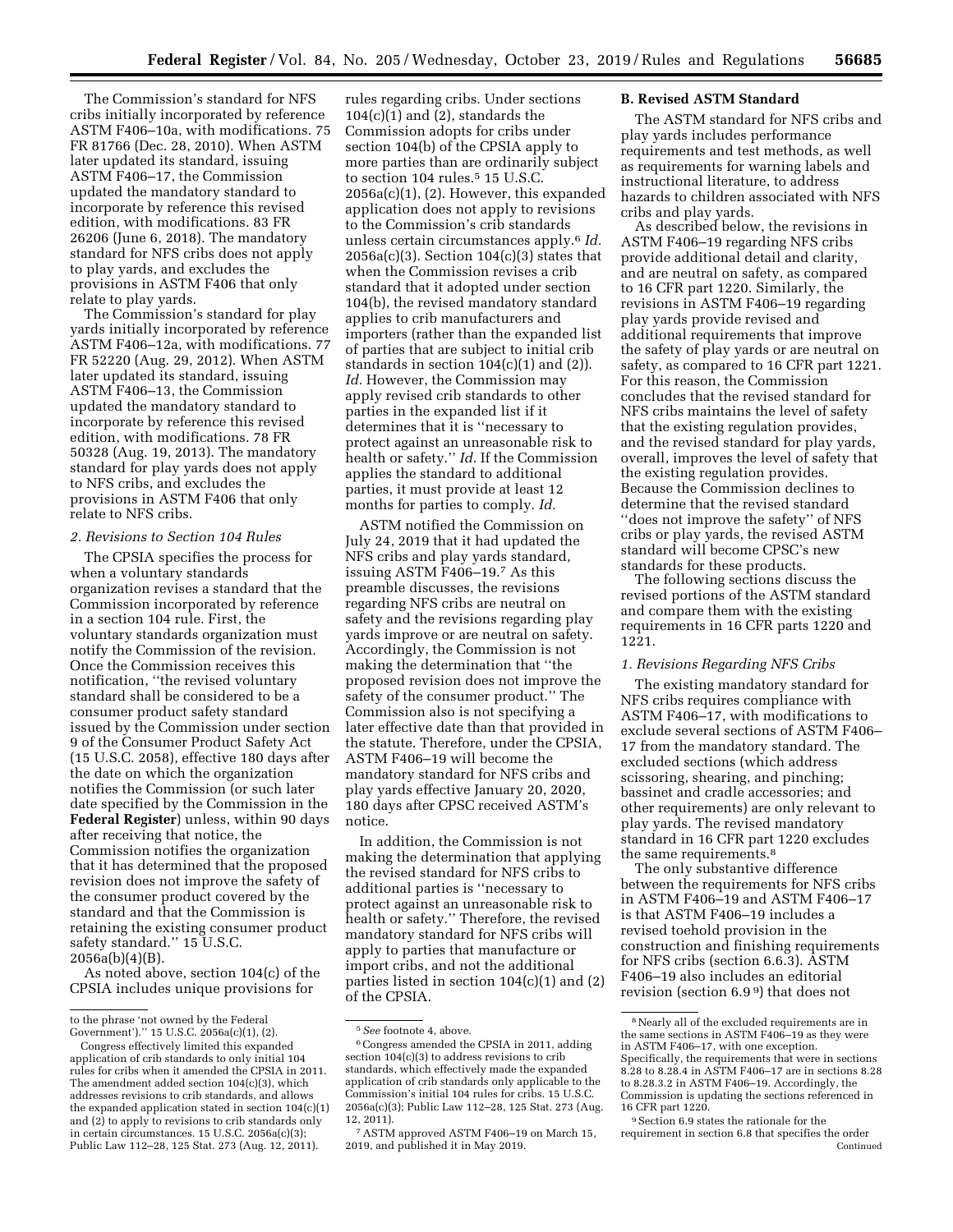alter the substantive requirements for NFS cribs or affect safety.

Section 6.6.3 prohibits the ends and sides of NFS cribs from having surfaces that can serve as toeholds for a child inside the crib, and specifies the dimensions and location of prohibited toeholds. This requirement aims to reduce the risk of children climbing out of NFS cribs by reducing the surfaces children can use as a foothold to boost themselves over the rail of a crib. In ASTM F406–17, this provision specified the upper height limit of prohibited toeholds, but did not specify a lower bound; ASTM F406–19 adds a lower bound of 1 inch. CPSC staff believes that this lower bound is reasonable in light of the lower bound for toeholds specified in the standard for full-size baby cribs, and because it will provide greater clarity for test laboratories to conduct consistent testing for this requirement. Staff believes that this revision is neutral on safety, when compared to the existing standard in 16 CFR part 1220.

### *2. Revisions Regarding Play Yards*

The existing mandatory standard for play yards requires compliance with ASTM F406–13, with modifications. The modifications exclude from the mandatory standard the sections of ASTM F406–13 that address requirements for NFS cribs. In addition, the mandatory standard modifies section 9.4.2.10 of the voluntary standard. Section 9.4.2.10 requires a warning on products with a separate mattress that is not permanently fixed in place to state: ''Use ONLY mattress/pad provided by manufacturer,'' along with the minimum length, width, and thickness of the mattress. The mandatory standard specifies that play yards that meet the criteria in section 9.4.2.10 must bear only the warning statement (not the permissible mattress dimensions). The revised mandatory standard in 16 CFR part 1221 includes the same exclusions and modifications.10

The substantive differences between the requirements for play yards in ASTM F406–19 and ASTM F406–13 are as follows:

• Revised and additional requirements to ensure that provisions regarding entrapment in accessories to

play yards address cantilevered accessories;

• clarification of where to place a stability testing device;

• a modified mattress vertical displacement test, and an accompanying definition for ''mattress support surface''; and

• an alternate on-product warning label for cribs intended for use in child care facilities.

These revisions are discussed below. ASTM F406–19 also includes editorial revisions that do not alter the substantive requirements for play yards or affect safety.11

*Cantilevered accessories.* ASTM F406–19 includes a definition of cantilevered accessories (section 3.1.4), as well as revised provisions (section 5.15 and 8.26) to address these accessories. ASTM F406–13 included section 5.15 and 8.26, which address entrapment in accessories, but did not explicitly apply these requirements to cantilevered accessories, address how to assess openings in them, or define the term. CPSC staff believes that these modifications improve the safety of play yards, when compared to the existing standard in 16 CFR part 1221, by ensuring the standard assesses entrapment hazards in cantilevered accessories.

*Stability testing.* Section 8.17 in ASTM F406–13 provides a test for assessing the stability of products. In ASTM F406–19, this section remains the same, except with slight wording modifications to provide clarity to test technicians about where, precisely, to place the stability test device. CPSC staff believes that this modification is neutral on safety, when compared to the existing standard in 16 CFR part 1221.

*Mattress vertical displacement test.*  Section 8.28 in ASTM F406–13 provides a mattress vertical displacement test. Section 8.28 in ASTM F406–19 includes the same test, but with slight wording modifications, and includes an additional test. In ASTM F406–19, the original mattress vertical displacement test is referred to as the ''primary test,'' and the wording of the test procedure replaces ''record'' with ''measure,'' and replaces ''repeat this test at the other corners'' with ''repeat this test with the clamp relocated to the other corners.'' CPSC staff believes that these wording changes more precisely describe how to conduct the test, which reduces variations in testing, and is neutral on

safety when compared to the existing standard in 16 CFR part 1221.

In addition, ASTM F406–19 includes a new ''secondary test'' to perform if any corner or location does not meet the standard using the primary test. The secondary test applies the same force in the same manner as the primary test, and uses the same criteria for passing (less than 5.25 inch displacement), but measures displacement from different points. While the primary test measures displacement from ''the reference point on the clamp relative to the fixed reference point,'' the secondary test measures displacement from ''the bottom surface of the mattress just beneath the clamp attachment and the mattress support surface.'' As the rationale in Note 17 in the standard explains, although the primary test works well for products with a tubular floor support structure, it does not work as well for ''products that sit directly on the floor and do not have a tubular floor support structure.'' The secondary test addresses these products. CPSC staff believes that the secondary test is neutral on safety, when compared to the existing standard in 16 CFR part 1221.

Related to the revisions to mattress vertical displacement testing, ASTM F406–19 also includes a new definition and note. Section 3.1.15 of ASTM F406– 19 defines ''mattress support surface,'' which is relevant to the secondary test described above. Section 7.9.1.2, Note 7 explains the rationale for elements of the mattress vertical displacement test, including the displacement limit, which approximately corresponds with a 6 month old child's head for purposes of assessing entrapment hazards. CPSC staff believes that these revisions are neutral on safety, when compared to the existing standard in 16 CFR part 1221.

*Warning statements.* Section 9.4.2.11 in ASTM F406–13 requires on-product warning statements to address the following: ''Always provide the supervision necessary for the continued safety of your child. When used for playing, never leave child unattended.'' ASTM F406–19 includes the same requirement, but allows products that are intended for use in child care facilitates to display either the above warning statement or a warning that ''child in crib must be under supervision at all times."<sup>12</sup> CPSC staff

in which certain performance testing must occur. The editorial revision in section 6.9 of ASTM F406– 19 simply corrects a typo, by replacing ''the'' with ''be'' in the phrase the ''assembly most likely to be affected.''

<sup>10</sup>All of the excluded and modified requirements are in the same sections in ASTM F406–19 as they were in ASTM F406–13. Accordingly, the sections referenced in 16 CFR part 1221 remain the same.

<sup>11</sup>Examples of editorial revisions in ASTM F406– 19 include a precautionary caveat in section 1.5 about the safety concerns the standard addresses, as well as explanatory notes or statements to clarify or explain existing requirements.

<sup>&</sup>lt;sup>12</sup> Note that although the alternative warning statement uses the word ''crib,'' the requirement applies to all products covered by the standard, which includes both NFS cribs and play yards. This preamble does not list this revision as a change to the NFS cribs standard because the existing NFS cribs standard incorporated by reference a newer version of ASTM F406, which already included this alternative warning statement.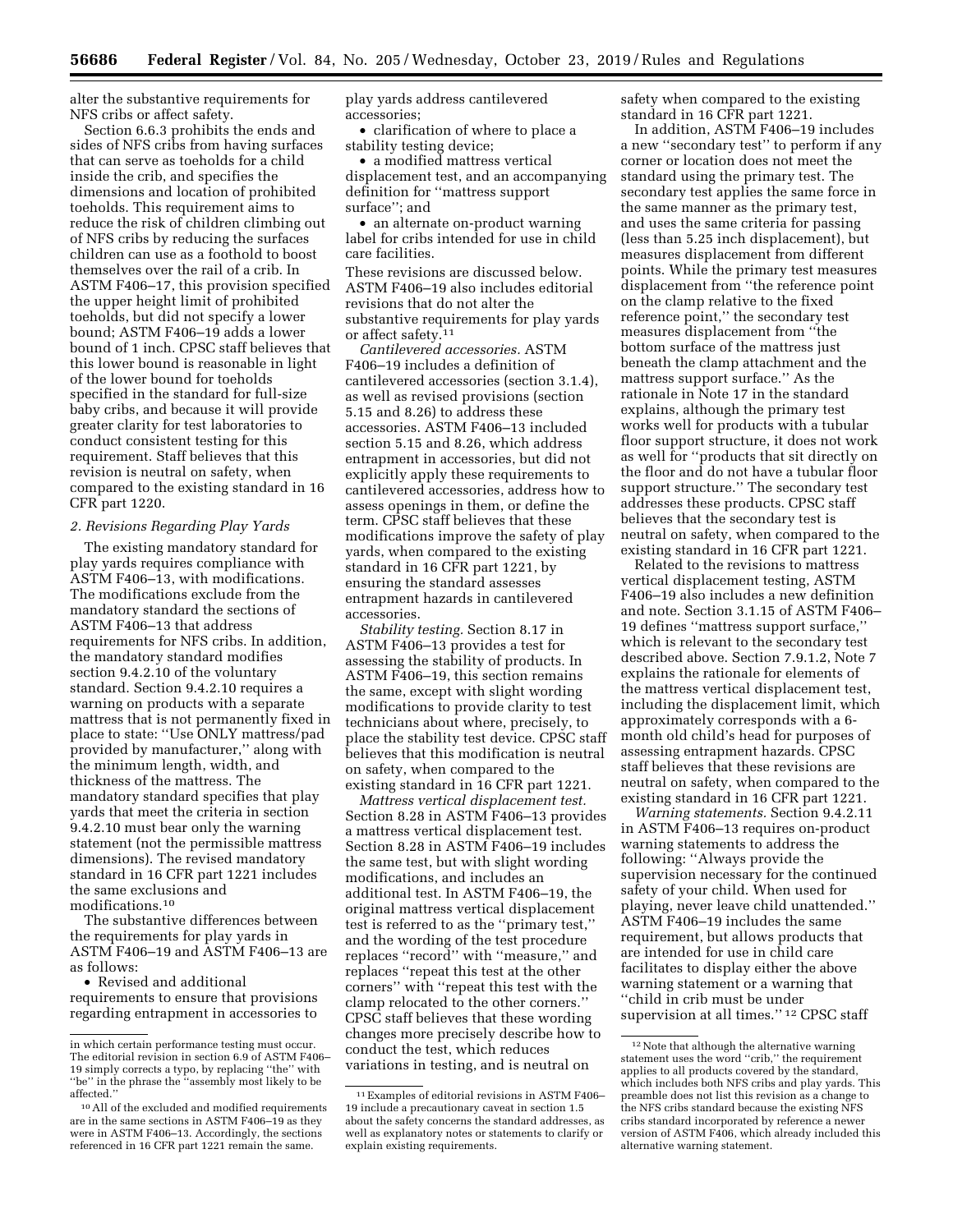believes that, although the warning statement required in ASTM F406–13 was sufficient, the alternative statement may be appropriate for child care facilities, where continued supervision is necessary and expected.

#### **C. Direct Final Rule Process**

In this notice, the Commission is updating the version of the ASTM standard incorporated by reference in 16 CFR parts 1220 and 1221 to reflect the revised standard that takes effect by operation of law under the CPSIA. The Commission is issuing this rule as a direct final rule. Although the Administrative Procedure Act (APA; 5 U.S.C. 551–559) generally requires agencies to provide notice of a rule and an opportunity for interested parties to comment on it, the APA provides an exception to this when an agency ''for good cause finds'' that notice and comment is ''impracticable, unnecessary, or contrary to the public interest.'' *Id.* 553(b), (c).

When the Commission updates a reference to an ASTM standard that the Commission has incorporated by reference into a rule under section 104 of the CPSIA, notice and the opportunity to comment is unnecessary. This is because, under the terms of the CPSIA, such an update automatically becomes CPSC's mandatory standard, unless the Commission takes action to prevent it. 15 U.S.C. 2056a(b)(4)(B). With respect to ASTM F406–19, the Commission is not taking action to prevent it from becoming the new mandatory standard for NFS cribs and play yards. Therefore, the revised ASTM standard will become CPSC's standard by operation of law. Public comments would not influence the substantive changes to the standard or the effect of the revised standard under section 104 of the CPSIA. Therefore, notice and comment are unnecessary.

The purpose of this direct final rule is to update the edition of the standard the regulations reference, so that they accurately reflect the standard in effect under the statute. The Administrative Conference of the United States (ACUS) recommends that agencies use direct final rulemaking when the ''unnecessary'' prong of the good cause exemption in the APA applies. 60 FR 43108, 43111 (Aug. 18, 1995). With a direct final rule, the rule takes effect on the stated effective date, unless the agency receives an adverse comment within a specified time. This allows the agency to expedite noncontroversial rules, while still allowing for public comment. *Id.* at 43111. A direct final rule is appropriate here because the Commission believes this rule is

noncontroversial and will not elicit significant adverse comments.

Unless CPSC receives a significant adverse comment within 30 days of this notice, the rule will become effective on January 20, 2020. Consistent with ACUS's recommendation, the Commission considers a significant adverse comment to be ''one where the commenter explains why the rule would be inappropriate, including challenges to the rule's underlying premise or approach, or would be ineffective or unacceptable without change.'' *Id.* at 43111.

If the Commission receives a significant adverse comment, it will publish a notice withdrawing this direct final rule before the effective date. Depending on the comment and other relevant considerations, the Commission may address the adverse comment in a subsequent direct final rule, or publish a notice of proposed rulemaking, providing an opportunity for public comments.

#### **D. Incorporation by Reference**

Sections 1220.2 and 1221.2 of the direct final rule incorporate by reference ASTM F406–19. The Office of the Federal Register (OFR) has regulations regarding incorporation by reference. 1 CFR part 51. These regulations require the preamble to a final rule to summarize the material and discuss the ways in which the material the agency incorporates by reference is reasonably available to interested parties, and how interested parties can obtain the material. 1 CFR 51.5(b).

In accordance with the OFR regulations, *B. Revised ASTM Standard*  of this preamble summarizes the major provisions of ASTM F406–19 that the Commission incorporates by reference into 16 CFR parts 1220 and 1221. Interested parties may obtain a copy of ASTM F406–19 from ASTM, through its website (*<http://www.astm.org>*), or by mail from ASTM International, 100 Barr Harbor Drive, P.O. Box C700, West Conshohocken, PA 19428–2959. Alternatively, interested parties may inspect a copy of the standard at CPSC's Division of the Secretariat, U.S. Consumer Product Safety Commission, Room 820, 4330 East West Highway, Bethesda, MD 20814, telephone (301) 504–7923.

## **E. Certification**

The Consumer Product Safety Act (CPSA; 15 U.S.C. 2051–2089) requires manufacturers of products that are subject to a consumer product safety rule under the CPSA, or to a similar rule, ban, standard, or regulation under any other act enforced by the

Commission, to certify that the product complies with all applicable CPSC requirements. 15 U.S.C. 2063(a). For children's products, the manufacturer must base this certification on tests of a sufficient number of samples by a third party conformity assessment body accredited by CPSC to test according to the applicable requirements. *Id.*  2063(a)(2). These testing and certification requirements apply to products for which the Commission issues rules under CPSIA section 104, because they are consumer product safety standards. *See id.* 2056a(b).

Because NFS cribs and play yards are children's products, a CPSC-accepted third party conformity assessment body must test samples of these products. These products also must comply with all other applicable CPSC requirements, such as the lead content requirements in section 101 of the CPSIA,<sup>13</sup> the phthalates prohibitions in section 108 of the CPSIA,14 the tracking label requirements in section 14(a)(5) of the CPSA,15 and the consumer registration form requirements in section 104(d) of the CPSIA.16

## **F. Notice of Requirements**

As discussed above, an accredited third party conformity assessment body must test children's products that are subject to a children's product safety rule for compliance with the applicable rule. 15 U.S.C. 2063(a)(2). The Commission must publish a notice of requirements (NOR) for third party conformity assessment bodies to obtain accreditation to assess conformity with a children's product safety rule. *Id.*  2063(a)(3)(A).

As the CPSA requires, the Commission published NORs for accreditation of third party conformity assessment bodies for testing NFS cribs and play yards. 15 U.S.C. 2063(a)(3)(B)(ii), (vi); 78 FR 15836 (Mar. 12, 2013) (adopting 16 CFR 1112.15(b)(6) and (7), codifying NORs for NFS cribs and play yards, respectively). The NORs provided the criteria and process for CPSC to accept accreditation of third party conformity assessment bodies for testing NFS cribs to 16 CFR part 1220 and play yards to 16 CFR part 1221. The NORs are listed in the Commission's rule, ''Requirements Pertaining to Third Party Conformity Assessment Bodies'' in 16 CFR part 1112.

The revised provisions in ASTM F406–19 do not require any significant

<sup>13</sup> 15 U.S.C. 1278a.

<sup>14</sup> 15 U.S.C. 2057c.

<sup>15</sup> 15 U.S.C. 2063(a)(5).

<sup>16</sup> 15 U.S.C. 2056a(d).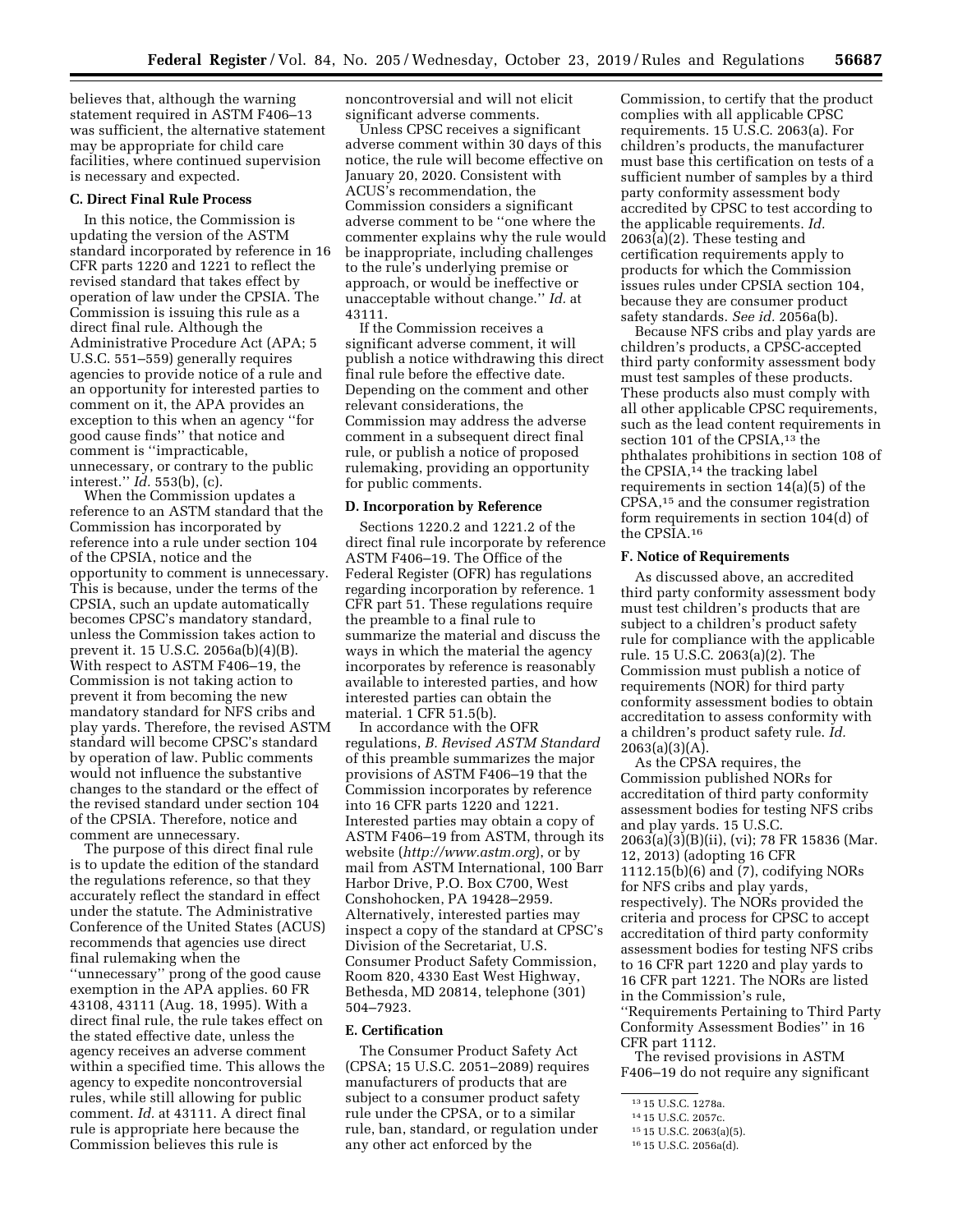changes in the test methods or tools that third party conformity assessment bodies use to assess NFS cribs or play yards for compliance with the mandatory standards. Accordingly, laboratories that have demonstrated competence for testing in accordance with ASTM F406–17 for NFS cribs and ASTM F406–13 for play yards would have the competence to test in accordance with the revised mandatory standards. Laboratories will begin testing to the new standards when ASTM F406–19 goes into effect for NFS cribs and play yards, and the existing accreditations that the Commission has accepted for testing to these standards will cover testing to the revised standards. Therefore, the existing NORs for these standards will remain in place, and CPSC-accepted third party conformity assessment bodies will need to update the scope of their accreditations to reflect the revised standards in the normal course of renewing their accreditations.

#### **G. Regulatory Flexibility Act**

The Regulatory Flexibility Act (RFA; 5 U.S.C. 601–612) requires agencies to consider the potential economic impact of a proposed and final rule on small entities, including small businesses, and prepare regulatory flexibility analyses. 5 U.S.C. 603, 604. The RFA applies when an agency is required to publish notice of a rulemaking. *Id.* As discussed in *C. Direct Final Rule Process* of this preamble, the Commission has determined that notice and the opportunity to comment are unnecessary for this rule, and therefore, the Commission is not required to publish notice of this rulemaking because it falls under the good cause exception in the APA. *Id.* 553(b). Accordingly, the RFA does not apply to this rulemaking. Nevertheless, we note that this rule will have minimal economic impacts because it incorporates by reference a standard that is largely consistent with the existing mandatory requirements.

## **H. Paperwork Reduction Act**

The current mandatory standards for NFS cribs and play yards include requirements for labeling and instructional literature that constitute a ''collection of information,'' as defined in the Paperwork Reduction Act (PRA; 44 U.S.C. 3501–3521). The revised mandatory standards do not substantively alter these requirements. The Commission took the steps required by the PRA for information collections when it adopted 16 CFR parts 1220 and 1221, including obtaining approval and a control number. Because the

information collection is unchanged, the revision does not affect the information collection requirements or approval related to the standard.

### **I. The Congressional Review Act**

The Congressional Review Act (CRA; 5 U.S.C. 801–808) states that, before a rule may take effect, the agency issuing the rule must submit the rule, and certain related information, to each House of Congress and the Comptroller General. 5 U.S.C. 801(a)(1). The submission must indicate whether the rule is a ''major rule.'' The CRA states that the Office of Information and Regulatory Affairs (OIRA) determines whether a rule qualifies as a ''major rule.''

Pursuant to the CRA, OIRA designated this rule as not a ''major rule,'' as defined in 5 U.S.C. 804(2). In addition, to comply with the CRA, CPSC's Office of the General Counsel will submit the required information to each House of Congress and the Comptroller General.

### **J. Environmental Considerations**

CPSC's regulations list categories of agency actions that ''normally have little or no potential for affecting the human environment.'' 16 CFR 1021.5(c). Such actions qualify as ''categorical exclusions'' under the National Environmental Policy Act (42 U.S.C. 4321–4370m-12), which do not require an environmental assessment or environmental impact statement. One categorical exclusion listed in CPSC's regulations is for rules or safety standards that ''provide design or performance requirements for products.'' 16 CFR 1021.5(c)(1). This rule falls within the categorical exclusion, so no environmental assessment or environmental impact statement is required.

## **K. Preemption**

Under the CPSA, no state or political subdivision of a state may establish or continue in effect a requirement dealing with the same risk of injury as a Federal consumer product safety standard under the CPSA unless the state requirement is identical to the Federal standard. 15 U.S.C. 2075(a). However, states or political subdivisions of states may apply to CPSC for an exemption, allowing them to establish or continue such a requirement if the state requirement ''provides a significantly higher degree of protection from [the] risk of injury'' and ''does not unduly burden interstate commerce.'' *Id.*  2075(c).

Section 104 of the CPSIA refers to the rules issued under that section as

''consumer product safety standards,'' and states that a revised standard ''is considered a consumer product safety standard issued by the Commission under section 9'' of the CPSA. 15 U.S.C. 2056a(b)(1), (b)(4)(B). Accordingly, consumer product safety standards that the Commission creates or revises under CPSIA section 104 preempt state and local requirements in accordance with the preemption provisions in the CPSA.

### **L. Effective Date**

When a voluntary standards organization revises a standard that the Commission adopted as a mandatory standard under section 104 of the CPSIA, the revised standard automatically becomes the new mandatory standard effective 180 days after the Commission receives notification. 15 U.S.C. 2056a(b)(4)(B). The Commission may prevent this automatic effective date by either publishing notice of a later effective date, or rejecting the revision. *Id.* 

The Commission is taking neither of those actions with respect to the standards for NFS cribs and play yards. The Commission believes that the statutory effective date is reasonable because it provides sufficient time for firms to make necessary modifications within the usual timeframe provided for children's product rules. ASTM approved ASTM F406–19 on March 15, 2019 and published it in May 2019, more than 6 months before the statutory effective date. Juvenile product manufacturers are accustomed to adjusting to new voluntary standards within this timeframe because it is consistent with other CPSIA section 104 rules, which generally provide 6-month effective dates, and the Juvenile Products Manufacturers Association typically allows 6 months for products in its certification program to shift to a new standard. Therefore, ASTM F406– 19 automatically will take effect as the new mandatory standard for NFS cribs and play yards on January 20, 2020, 180 days after the Commission received notice of the revision on July 24, 2019.

As a direct final rule, unless the Commission receives a significant adverse comment within 30 days of this notice and publishes a notice withdrawing this rule by the effective date, the rule will become effective on January 20, 2020.

### **List of Subjects**

# *16 CFR Part 1220*

Consumer protection, Imports, Incorporation by reference, Infants and children, Labeling, Law enforcement, Safety, and Toys.